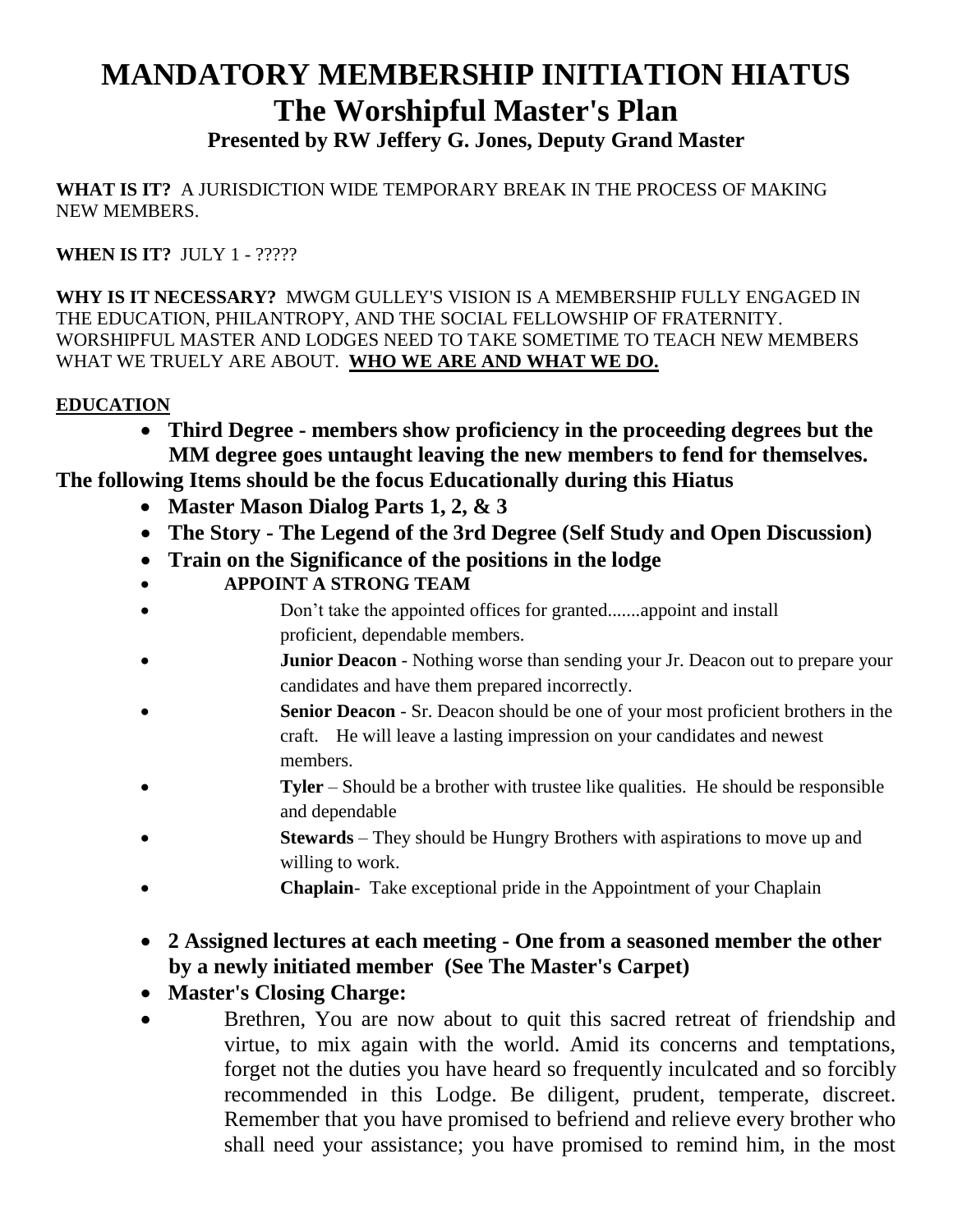friendly manner, of his errors, and, if possible, to aid him in a reformation. These generous principles are to extend further. Every human being has a claim upon your kind offices. Do good unto all. Remember it more "especially to the household of the faithful." Finally, brethren, be ye all of one mind, live in peace, and may the God of love and peace delight to dwell with and bless you.

 **The Master's Carpet - Many life lessons to be learn from the emblems of the Master's Carpet:**

 **The All Seeing Eye -** The Deity **The Three Steps -** 3 stages of Human life **The Pot of Incense -** Pure Heart **The Beehive -** Being Industrious **The Constitution Guarded by the Tyler's Sword -** Mindful to be careful of thoughts and words - around enemies of the order. **Sword Pointed at the Naked Heart -** Justice will soon overtake us all **The Anchor & Ark -** Well grounded hope and well spent life **Hour Glass -** emblem of Human Life **The Scythe -** emblem of Time

**PHILANTHROPY - New members need to know and understand that the order is not just about meeting and money, they should become quickly become aware that it's just as much about time. Giving of your time to help others.** 

- **All Lodges are Mandated to give back to the Community in the Months November & December. But we don't have to wait until then to start.**
	- **Feed the Homeless**
	- **Thanksgiving / Xmas Turkey Drives**
	- **Visit the Elderly and Sick (More especially our own elderly members)**
	- **Volunteer Assistance to help our Sister Organizations**
	- **Volunteer to support our KOP Organizations**
	- **Use this time to work on the uplifting of your own meeting facility**

**SOCIAL FELLOWSHIP - If you take masonry out of your lodge, would the members still fellowship with each other. A lodge with real Social interaction among its members will soon become an organization too much like a business. NO ONE NEEDS A 2ND JOB THAT THEY DON'T GET PAID** 

**A GOOD WORSHIPFUL MASTER:**

- **Has the Heartbeat of his Craft**
- **Encourages social interaction of all members**
- **Promotes Friendship, Brotherly Love and Respect among his members**
- o **THINGS TO DO TO PROMOTE SOCIAL FELLOWSHIP**

**Family Events** 

- **Pot Luck in the Park or Picnic.**
- **Family Bowling nights.**